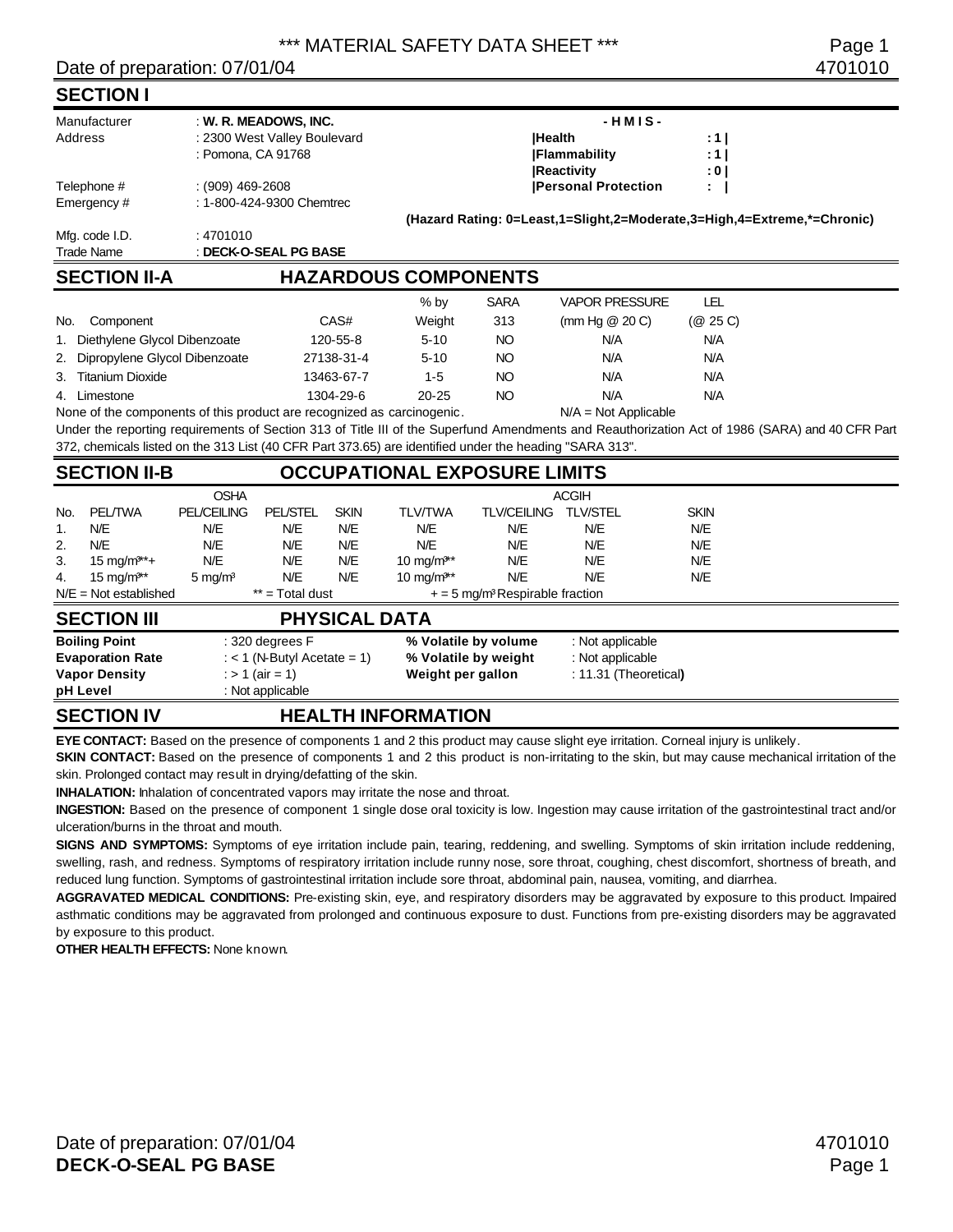# Date of preparation: 07/01/04 4701010

# **SECTION V EMERGENCY AND FIRST AID PROCEDURES**

**EYE CONTACT:** If irritation or redness develops, move victim away from exposure source and into fresh air. Flush eyes with water for fifteen (15) minutes. If symptoms persist, seek medical attention.

**SKIN CONTACT:** Remove contaminated shoes and clothing. Cleanse affected area(s) thoroughly by washing with mild soap and water. If irritation or redness develops and persists, seek medical attention.

**INHALATION:** If respiratory symptoms develop, move victim away from exposure source and into fresh air. If symptoms persist, seek medical attention. If victim is not breathing, immediately begin artificial respiration. If breathing difficulties develop, oxygen should be administered by qualified personnel. Seek immediate medical attention.

**INGESTION:** Dilute with liquid unless the victim is unconscious or very drowsy. If vomiting spontaneously occurs, keep the victim's head below the hips to prevent aspiration into the lungs. Consult a physician, hospital, or poison control center and/or transport to an emergency facility immediately.

### **SECTION VI FIRE AND EXPLOSION HAZARDS**

**FLAMMABILITY CLASSIFICATION - NFPA:** Not regulated

**- DOT:** Not regulated

**FLASH POINT:** Greater than 210 degrees F

**EXTINGUISHING MEDIA:** Use water fog, foam, dry chemical, or Carbon Dioxide.

**SPECIAL FIRE FIGHTING PROCEDURES AND PRECAUTIONS:** Clear area of unprotected personnel. Do not enter confined fire space without helmet, face shield, bunker coat, gloves, rubber boots, and a positive pressure NIOSH approved self-contained breathing apparatus.

**UNUSUAL FIRE AND EXPLOSION HAZARDS:** Containers exposed to intense heat from fires should be cooled with water to prevent vapor pressure buildup which may result in container rupture. Container areas exposed to direct flame contact should be cooled with large quantities of water as needed to prevent weakening of container structure.

### **SECTION VII REACTIVITY**

### **STABILITY:** Stable **HAZARDOUS POLYMERIZATION**: Will not occur

**CONDITIONS AND MATERIALS TO AVOID:** Avoid oxidizing materials and strong acids.

**HAZARDOUS DECOMPOSITION PRODUCTS:** Combustion may yield Carbon Dioxide, Carbon Monoxide, and/or incomplete combustion products. Do not breathe smoke or fumes. Wear appropriate protective equipment.

# **SECTION VIII EMPLOYEE PROTECTION**

**RESPIRATORY PROTECTION:** Use ventilation as required to control vapor concentrations - at least 10 air changes per hour are recommended for good general room ventilation. If exposure exceeds the PEL/TLV, use the appropriate NIOSH approved respirator.

PROTECTIVE CLOTHING: Wear safety glasses, goggles, or a splash shield to prevent eye contact. Contact lenses should not be worn. Wear appropriate gloves and protective clothing to prevent contact with skin and clothing.

**ADDITIONAL PROTECTIVE MEASURES:** Eye wash fountains and safety showers should be available for use in an emergency.

# **SECTION IX ENVIRONMENTAL PROTECTION**

**SPILL OR LEAK PROCEDURES:** LARGE SPILLS>> Evacuate the hazard area of unprotected personnel. Wear appropriate respirator and protective clothing. Shut off source of leak only if safe to do so. Dike and contain. If vapor cloud forms, water fog may be used to suppress; contain run-off. Remove with vacuum trucks or pump to storage/salvage vessels. Soak up residue with an absorbent such as clay, sand, or other suitable material; place in non-leaking containers for proper disposal. Flush area with water to remove trace residue; dispose of flush solutions as above. SMALL SPILLS>> Take up with an absorbent material and place in non-leaking containers; seal tightly for proper disposal.

**WASTE DISPOSAL:** Observe all Federal, State and local regulations regarding proper disposal.

# **SECTION X ADDITIONAL PRECAUTIONS**

Containers can contain hazardous product residues even when empty. Wash with soap and water before eating, drinking, smoking or using toilet facilities.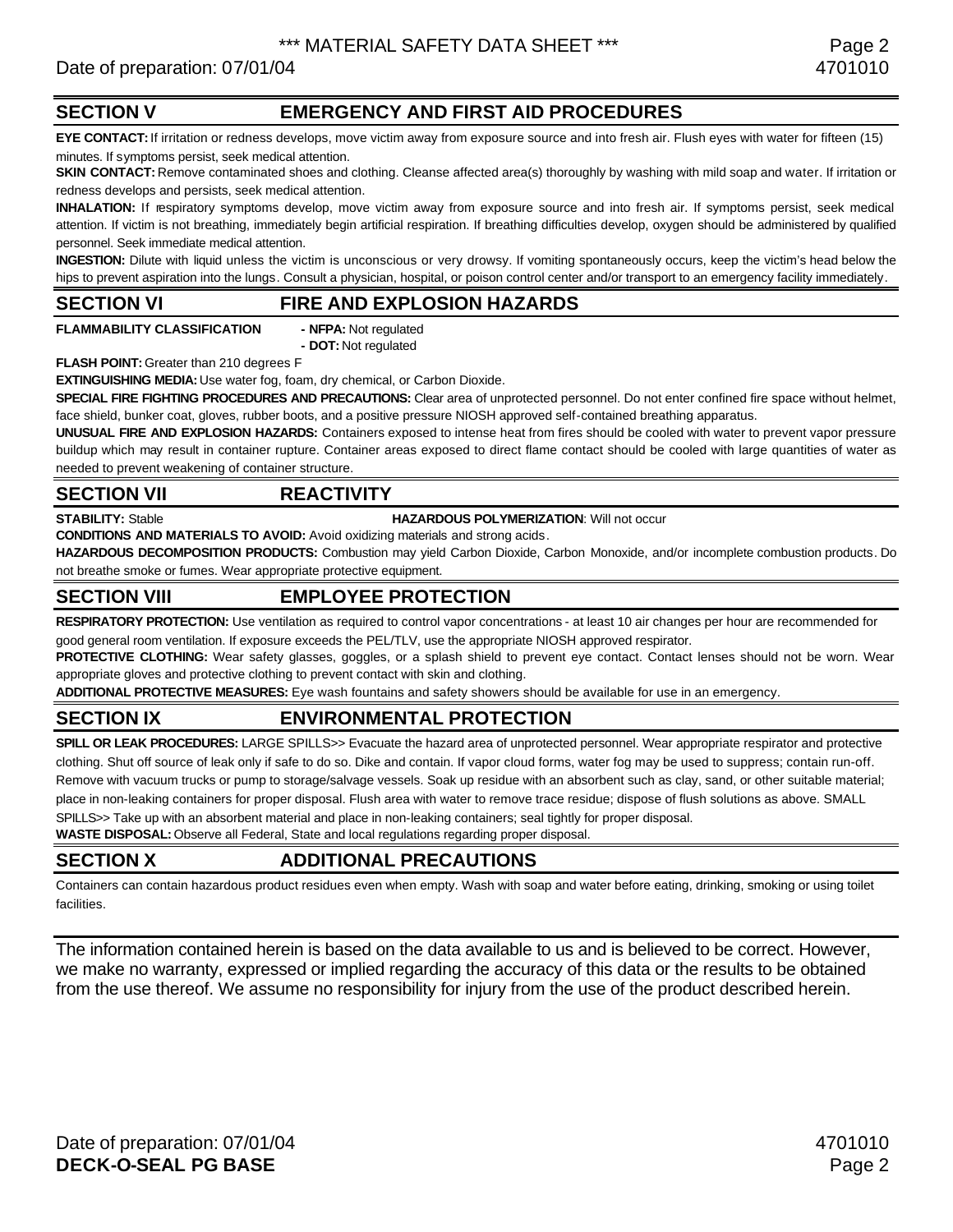### Date of preparation: 07/25/05 4701024

**SECTION I**

|     | Manufacturer                                                       |                                                                        | : W. R. MEADOWS, INC.        |                      |                                                                                                         |                    | $-HMIS-$                                                                |             |                                                                                                                                                 |
|-----|--------------------------------------------------------------------|------------------------------------------------------------------------|------------------------------|----------------------|---------------------------------------------------------------------------------------------------------|--------------------|-------------------------------------------------------------------------|-------------|-------------------------------------------------------------------------------------------------------------------------------------------------|
|     | Address                                                            |                                                                        | : 2300 West Valley Boulevard |                      |                                                                                                         | <b>Health</b>      |                                                                         | :1          |                                                                                                                                                 |
|     |                                                                    | : Pomona, CA 91768                                                     |                              |                      |                                                                                                         |                    | <b>Flammability</b>                                                     | : 1         |                                                                                                                                                 |
|     |                                                                    |                                                                        |                              |                      |                                                                                                         |                    | <b>Reactivity</b>                                                       | : 0 I       |                                                                                                                                                 |
|     | Telephone #                                                        | $: (909)$ 469-2608                                                     |                              |                      |                                                                                                         |                    | <b>Personal Protection</b>                                              |             |                                                                                                                                                 |
|     | Emergency #                                                        |                                                                        | : 1-800-424-9300 Chemtrec    |                      |                                                                                                         |                    |                                                                         |             |                                                                                                                                                 |
|     |                                                                    |                                                                        |                              |                      |                                                                                                         |                    | (Hazard Rating: 0=Least,1=Slight,2=Moderate,3=High,4=Extreme,*=Chronic) |             |                                                                                                                                                 |
|     | Mfg. code I.D.                                                     | : 4701024                                                              |                              |                      |                                                                                                         |                    |                                                                         |             |                                                                                                                                                 |
|     | <b>Trade Name</b>                                                  |                                                                        |                              |                      | : DECK-O-SEAL PG SETTING AGENT - BLACK                                                                  |                    |                                                                         |             |                                                                                                                                                 |
|     | <b>SECTION II-A</b>                                                |                                                                        |                              |                      | <b>HAZARDOUS COMPONENTS</b>                                                                             |                    |                                                                         |             |                                                                                                                                                 |
|     |                                                                    |                                                                        |                              |                      | $%$ by                                                                                                  | <b>SARA</b>        | <b>VAPOR PRESSURE</b>                                                   | <b>LEL</b>  |                                                                                                                                                 |
| No. | Component                                                          |                                                                        |                              | CAS#                 | Weight                                                                                                  | 313                | (mm Hg $@$ 20 C)                                                        | (Q25C)      |                                                                                                                                                 |
|     | 1. Diethylene Glycol Dibenzoate                                    |                                                                        |                              | 120-55-8             | $10 - 15$                                                                                               | NO <sub>1</sub>    | N/A                                                                     | N/A         |                                                                                                                                                 |
|     | 2. Dipropylene Glycol Dibenzoate                                   |                                                                        |                              | 27138-31-4           | $10 - 15$                                                                                               | NO <sub>1</sub>    | N/A                                                                     | N/A         |                                                                                                                                                 |
|     |                                                                    |                                                                        |                              | 1317-65-3            | 55-60                                                                                                   | <b>NO</b>          | N/A                                                                     | N/A         |                                                                                                                                                 |
|     | 3. Limestone<br>4. Bisphenol A/Epichlorohydrin Resin<br>25068-38-6 |                                                                        |                              |                      | $10 - 15$                                                                                               | <b>NO</b>          | N/A                                                                     | N/A         |                                                                                                                                                 |
|     | 5. Dimethylbenzyl Hydroperoxide                                    |                                                                        |                              | $80 - 15 - 9$        | $5 - 10$                                                                                                | <b>YES</b>         | 2.00                                                                    | N/A         |                                                                                                                                                 |
|     |                                                                    | None of the components of this product are recognized as carcinogenic. |                              |                      |                                                                                                         |                    | $N/A = Not Applicable$                                                  |             |                                                                                                                                                 |
|     |                                                                    |                                                                        |                              |                      |                                                                                                         |                    |                                                                         |             | Under the reporting requirements of Section 313 of Title III of the Superfund Amendments and Reauthorization Act of 1986 (SARA) and 40 CFR Part |
|     |                                                                    |                                                                        |                              |                      | 372, chemicals listed on the 313 List (40 CFR Part 373.65) are identified under the heading "SARA 313". |                    |                                                                         |             |                                                                                                                                                 |
|     | <b>SECTION II-B</b>                                                |                                                                        |                              |                      | <b>OCCUPATIONAL EXPOSURE LIMITS</b>                                                                     |                    |                                                                         |             |                                                                                                                                                 |
|     |                                                                    | <b>OSHA</b>                                                            |                              |                      |                                                                                                         |                    | <b>ACGIH</b>                                                            |             |                                                                                                                                                 |
| No. | <b>PEL/TWA</b>                                                     | <b>PEL/CEILING</b>                                                     | <b>PEL/STEL</b>              | <b>SKIN</b>          | <b>TLV/TWA</b>                                                                                          | <b>TLV/CEILING</b> | <b>TLV/STEL</b>                                                         | <b>SKIN</b> |                                                                                                                                                 |
| 1.  | N/E                                                                | N/E                                                                    | N/E                          | N/E                  | N/E                                                                                                     | N/E                | N/E                                                                     | N/E         |                                                                                                                                                 |
| 2.  | N/E                                                                | <b>N/E</b>                                                             | N/E                          | N/E                  | <b>N/E</b>                                                                                              | N/E                | N/E                                                                     | N/E         |                                                                                                                                                 |
| 3.  | 15 mg/ $m^{3*}$                                                    | $5 \text{ mg/m}^3$                                                     | N/E                          | N/E                  | 10 mg/ $m^{3**}$                                                                                        | N/E                | N/E                                                                     | N/E         |                                                                                                                                                 |
| 4.  | <b>N/E</b>                                                         | N/E                                                                    | <b>N/E</b>                   | N/E                  | N/E                                                                                                     | N/E                | N/E                                                                     | <b>N/E</b>  |                                                                                                                                                 |
| 5.  | N/E                                                                | N/E                                                                    | N/E                          | N/E                  | N/E                                                                                                     | N/E                | N/E                                                                     | N/E         |                                                                                                                                                 |
|     | $N/E = Not established$                                            |                                                                        | ** = Total dust              |                      |                                                                                                         |                    |                                                                         |             |                                                                                                                                                 |
|     | <b>SECTION III</b>                                                 |                                                                        |                              | <b>PHYSICAL DATA</b> |                                                                                                         |                    |                                                                         |             |                                                                                                                                                 |
|     | <b>Boiling Point</b>                                               |                                                                        | : 250 degrees F              |                      | % Volatile by volume                                                                                    |                    | : Not applicable                                                        |             |                                                                                                                                                 |

### **Boiling Point** : 250 degrees F **% Volatile by volume** : Not applicable **Evaporation Rate** : < 1 (ether = 1) **% Volatile by weight** : Not applicable **Vapor Density** : > 1 (air = 1) **Weight per gallon** : 12.40 (Theoretical**) pH Level** : Not applicable

# **SECTION IV HEALTH INFORMATION**

**EYE CONTACT:** This product may cause mild to moderate eye irritation. Corneal injury is unlikely.

**SKIN CONTACT:** Based on the presence of component 5 contact with the skin may result in skin sensitization to epoxies. Individuals who have developed a skin sensitization can develop these symptoms as a result of contact with very small amounts of liquid material or as a result of exposure to vapor. This skin sensitization may be temporary or permanent. Once an individual is diagnosed as being sensitized, no further exposure can be permitted.

**INHALATION:** Based on the presence of component 5 exposure to mist or spray may cause coughing, sneezing, or other symptoms of upper respiratory tract irritation. Based on the presence of component 4 as a result of repeated overexposures or exposure to a single large dose, certain individuals may develop lung sensitization (chemical asthma) to epoxies which will cause them to react to a later exposure at very low levels. Once an individual is diagnosed as being sensitized, no further exposure can be permitted. This lung sensitization may be either temporary or permanent. **INGESTION:** This product may produce moderate irritation of the gastrointestinal tract.

**SIGNS AND SYMPTOMS:** Symptoms of eye irritation include pain, tearing, reddening, and swelling. Symptoms of skin irritation include reddening, swelling, rash, and redness. Symptoms of respiratory irritation include runny nose, sore throat, coughing, chest discomfort, shortness of breath, and reduced lung function. Symptoms of gastrointestinal irritation include sore throat, abdominal pain, nausea, vomiting, and diarrhea. Skin sensitization results in allergic dermatitis which may include rash, itching, hives and swelling of extremities. Lung sensitization results in asthma-like symptoms: chest tightness, shortness of breath, wheezing and coughing. These symptoms may be immediate or delayed up to several hours.

**AGGRAVATED MEDICAL CONDITIONS:** Pre-existing skin, eye, and respiratory disorders may be aggravated by exposure to this product. Persons with asthmatic-type conditions, chronic bronchitis, other chronic respiratory diseases, recurrent skin eczema, sensitization or allergies should be excluded from working with epoxies.

**OTHER HEALTH EFFECTS:** None recognized.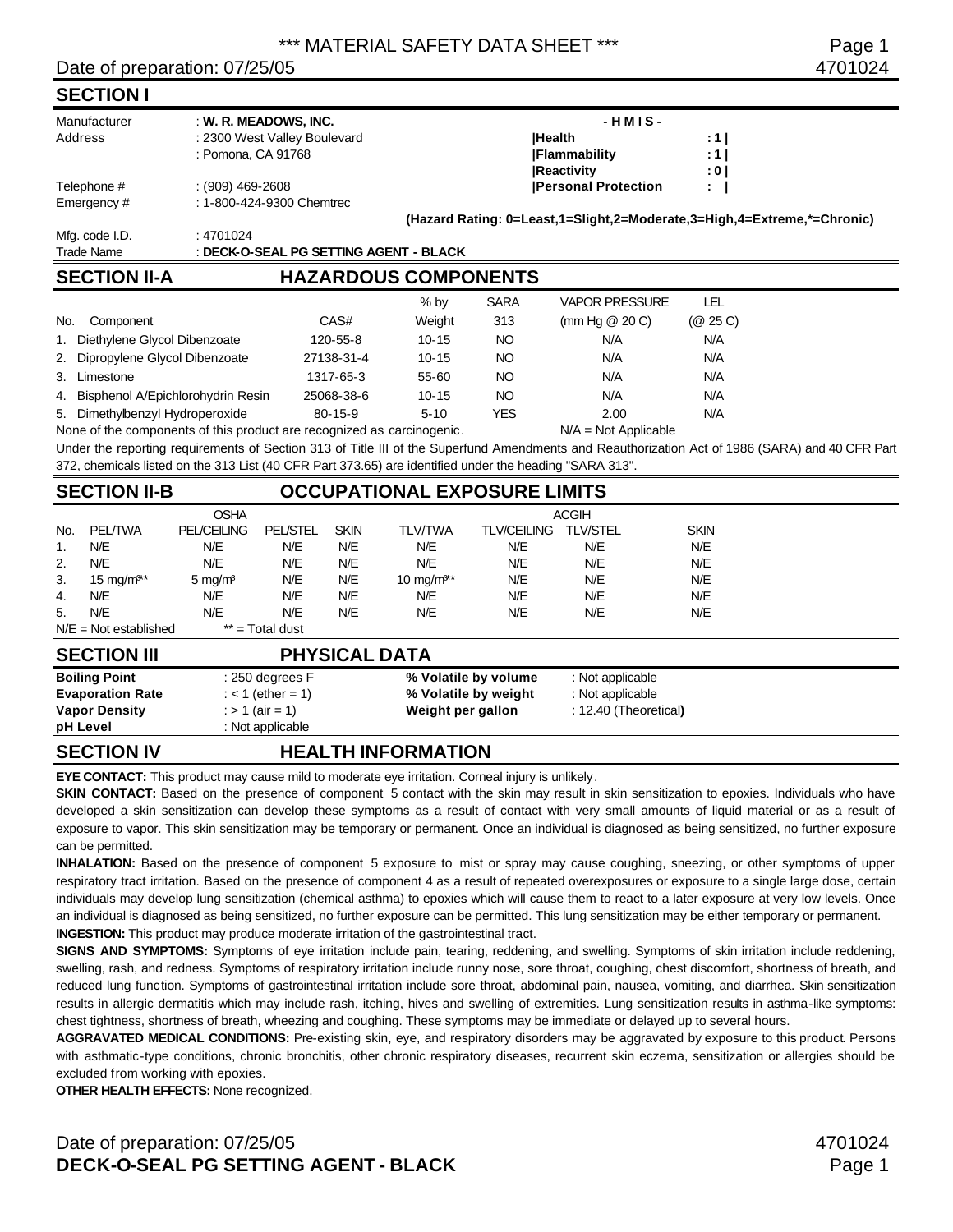# Date of preparation: 07/25/05 4701024

# **SECTION V EMERGENCY AND FIRST AID PROCEDURES**

**EYE CONTACT:** If irritation or redness develops, move victim away from exposure source and into fresh air. Flush eyes with water for fifteen (15) minutes. If symptoms persist, seek medical attention.

**SKIN CONTACT:** Remove contaminated shoes and clothing. Cleanse affected area(s) thoroughly by washing with mild soap and water. If irritation or redness develops and persists, seek medical attention.

**INHALATION:** If respiratory symptoms develop, move victim away from exposure source and into fresh air. If symptoms persist, seek medical attention. If victim is not breathing, immediately begin artificial respiration. If breathing difficulties develop, oxygen should be administered by qualified personnel. Seek immediate medical attention.

**INGESTION:** Do not induce vomiting. If vomiting spontaneously occurs, keep the victim's head below the hips to prevent aspiration into the lungs. Since aspiration into the lungs can cause very serious, permanent damage, the decision of whether to induce vomiting or not should be made by a physician. Damage from lung aspiration must be weighed against toxicity when considering emptying the stomach. Consult a physician, hospital, or poison control center and/or transport to an emergency facility immediately.

### **SECTION VI FIRE AND EXPLOSION HAZARDS**

**FLAMMABILITY CLASSIFICATION - NFPA:** Not regulated

**- DOT:** Not regulated

**FLASH POINT:** Greater than 210 degrees F

**EXTINGUISHING MEDIA:** Use water fog, foam, dry chemical, or Carbon Dioxide.

**SPECIAL FIRE FIGHTING PROCEDURES AND PRECAUTIONS:** Clear area of unprotected personnel. Do not enter confined fire space without helmet, face shield, bunker coat, gloves, rubber boots, and a positive pressure NIOSH approved self-contained breathing apparatus.

**UNUSUAL FIRE AND EXPLOSION HAZARDS:** Containers exposed to intense heat from fires should be cooled with water to prevent vapor pressure buildup which could result in container rupture. Container areas exposed to direct flame contact should be cooled with large quantities of water as needed to prevent weakening of container structure.

# **SECTION VII REACTIVITY**

**STABILITY:** Stable **HAZARDOUS POLYMERIZATION**: Will not occur

**CONDITIONS AND MATERIALS TO AVOID:** Avoid oxidizing materials, strong acids, lead, copper, and their alloys, zinc, amines, polyamines, and polyamides under uncontrolled conditions

**HAZARDOUS DECOMPOSITION PRODUCTS:** Combustion may yield Carbon Dioxide, Carbon Monoxide, and/or incomplete combustion products. Do not breathe smoke or fumes. Wear appropriate protective equipment.

# **SECTION VIII EMPLOYEE PROTECTION**

**RESPIRATORY PROTECTION:** Use ventilation as required to control vapor concentrations - at least 10 air changes per hour are recommended for good general room ventilation. If exposure exceeds the PEL/TLV, use the appropriate NIOSH approved respirator.

PROTECTIVE CLOTHING: Wear safety glasses, goggles, or a splash shield to prevent eye contact. Contact lenses should not be worn. Wear appropriate gloves and protective clothing to prevent contact with skin and clothing.

**ADDITIONAL PROTECTIVE MEASURES:** Eye wash fountains and safety showers should be available for use in an emergency.

# **SECTION IX ENVIRONMENTAL PROTECTION**

**SPILL OR LEAK PROCEDURES:** LARGE SPILLS>> Evacuate the hazard area of unprotected personnel. Wear appropriate respirator and protective clothing. Shut off source of leak only if safe to do so. Dike and contain. If vapor cloud forms, water fog may be used to suppress; contain run-off. Remove with vacuum trucks or pump to storage/salvage vessels. Soak up residue with an absorbent such as clay, sand, or other suitable material; place in non-leaking containers for proper disposal. Flush area with water to remove trace residue; dispose of flush solutions as above. SMALL SPILLS>> Take up with an absorbent material and place in non-leaking containers; seal tightly for proper disposal.

**WASTE DISPOSAL:** Observe all Federal, State and local regulations regarding proper disposal.

### **SECTION X ADDITIONAL PRECAUTIONS**

Containers can contain hazardous product residues even when empty. Wash with soap and water before eating, drinking, smoking or using toilet facilities.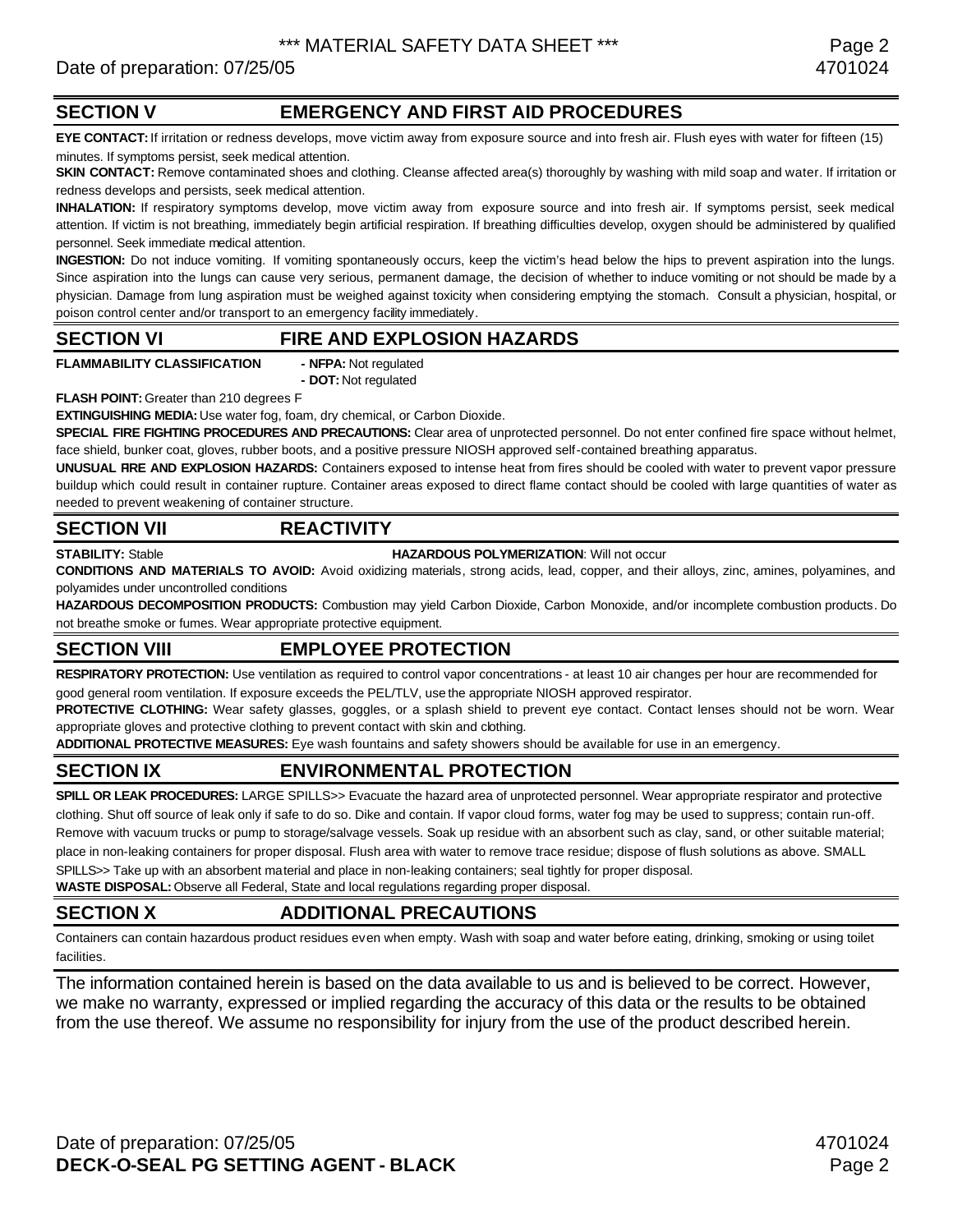### Date of preparation: 07/25/05 4701023

### **SECTION I**

| Manufacturer      | : W. R. MEADOWS, INC.                | $-HMIS-$                                                                |       |
|-------------------|--------------------------------------|-------------------------------------------------------------------------|-------|
| Address           | : 2300 West Valley Boulevard         | <b>IHealth</b>                                                          | :11   |
|                   | : Pomona, CA 91768                   | <b>IFlammability</b>                                                    | :11   |
|                   |                                      | <b>Reactivity</b>                                                       | : 0 I |
| Telephone #       | $(909)$ 469-2608                     | <b>Personal Protection</b>                                              | ÷.    |
| Emergency#        | : 1-800-424-9300 Chemtrec            |                                                                         |       |
|                   |                                      | (Hazard Rating: 0=Least,1=Slight,2=Moderate,3=High,4=Extreme,*=Chronic) |       |
| Mfg. code I.D.    | : 4701023                            |                                                                         |       |
| <b>Trade Name</b> | : DECK-O-SEAL PG SETTING AGENT - TAN |                                                                         |       |
|                   |                                      |                                                                         |       |

# **SECTION II-A HAZARDOUS COMPONENTS**

|                                                                       |               | $%$ by    | <b>SARA</b> | <b>VAPOR PRESSURE</b>        | LEL      |
|-----------------------------------------------------------------------|---------------|-----------|-------------|------------------------------|----------|
| No.<br>Component                                                      | CAS#          | Weight    | 313         | (mm Hg $@$ 20 C)             | (@ 25 C) |
| 1. Diethylene Glycol Dibenzoate                                       | 120-55-8      | $10 - 15$ | NO.         | N/A                          | N/A      |
| 2. Dipropylene Glycol Dibenzoate                                      | 27138-31-4    | $10 - 15$ | NO          | N/A                          | N/A      |
| 3. Titanium Dioxide                                                   | 13463-67-7    | $5 - 10$  | NO          | N/A                          | N/A      |
| Limestone<br>4.                                                       | 1317-65-3     | 45-50     | NO          | N/A                          | N/A      |
| 5. Bisphenol A/Epichlorohydrin Resin                                  | 25068-38-6    | $5 - 10$  | NO          | N/A                          | N/A      |
| 6. Dimethylbenzyl Hydroperoxide                                       | $80 - 15 - 9$ | $5 - 10$  | YES         | 2.00                         | N/A      |
| None of the components of this product are recognized as carcinogenic |               |           |             | $N/\Delta = N$ ot Annlicable |          |

None of the components of this product are recognized as carcinogenic. N/A = Not Applicable

Under the reporting requirements of Section 313 of Title III of the Superfund Amendments and Reauthorization Act of 1986 (SARA) and 40 CFR Part 372, chemicals listed on the 313 List (40 CFR Part 373.65) are identified under the heading "SARA 313".

# **SECTION II-B OCCUPATIONAL EXPOSURE LIMITS**

|     |                         | <b>OSHA</b>        |                   |             |                        |                    | <b>ACGIH</b>    |             |
|-----|-------------------------|--------------------|-------------------|-------------|------------------------|--------------------|-----------------|-------------|
| No. | <b>PEL/TWA</b>          | <b>PEL/CEILING</b> | <b>PEL/STEL</b>   | <b>SKIN</b> | <b>TLV/TWA</b>         | <b>TLV/CEILING</b> | <b>TLV/STEL</b> | <b>SKIN</b> |
| 1.  | N/E                     | N/E                | N/E               | N/E         | N/E                    | N/E                | N/E             | N/E         |
| 2.  | N/E                     | N/E                | N/E               | N/E         | N/E                    | N/E                | N/E             | N/E         |
| 3.  | $15 \text{ mg/m}$ **    | N/E                | N/E               | N/E         | 10 mg/m <sup>3**</sup> | N/E                | N/E             | N/E         |
| 4.  | 15 mg/m <sup>3**</sup>  | $5 \text{ mg/m}^3$ | N/E               | N/E         | 10 mg/m <sup>3**</sup> | N/E                | N/E             | N/E         |
| 5.  | N/E                     | N/E                | N/E               | N/E         | N/E                    | N/E                | N/E             | N/E         |
| 6.  | N/E                     | N/E                | N/E               | N/E         | N/E                    | N/E                | N/E             | N/E         |
|     | $N/E = Not established$ |                    | $**$ = Total dust |             |                        |                    |                 |             |

### **SECTION III PHYSICAL DATA Boiling Point** : Not established **% Volatile by volume** : Not applicable **Evaporation Rate** : < 1 (ether = 1) **% Volatile by weight** : Not applicable **Vapor Density** : > 1 (air = 1) **Weight per gallon** : 12.01 (Theoretical**) pH Level** : Not applicable

# **SECTION IV HEALTH INFORMATION**

**EYE CONTACT:** This product may cause mild to moderate eye irritation. Corneal injury is unlikely.

SKIN CONTACT: Based on the presence of component 5 contact with the skin may result in skin sensitization to epoxies. Individuals who have developed a skin sensitization can develop these symptoms as a result of contact with very small amounts of liquid material or as a result of exposure to vapor. This skin sensitization may be temporary or permanent. Once an individual is diagnosed as being sensitized, no further exposure can be permitted.

**INHALATION:** Based on the presence of component 6 exposure to mist or spray may cause coughing, sneezing, or other symptoms of upper respiratory tract irritation. Based on the presence of component 5 as a result of repeated overexposures or exposure to a single large dose, certain individuals may develop lung sensitization (chemical asthma) to epoxies which will cause them to react to a later exposure at very low levels. Once an individual is diagnosed as being sensitized, no further exposure can be permitted. This lung sensitization may be either temporary or permanent. **INGESTION:** This product may produce moderate irritation of the gastrointestinal tract.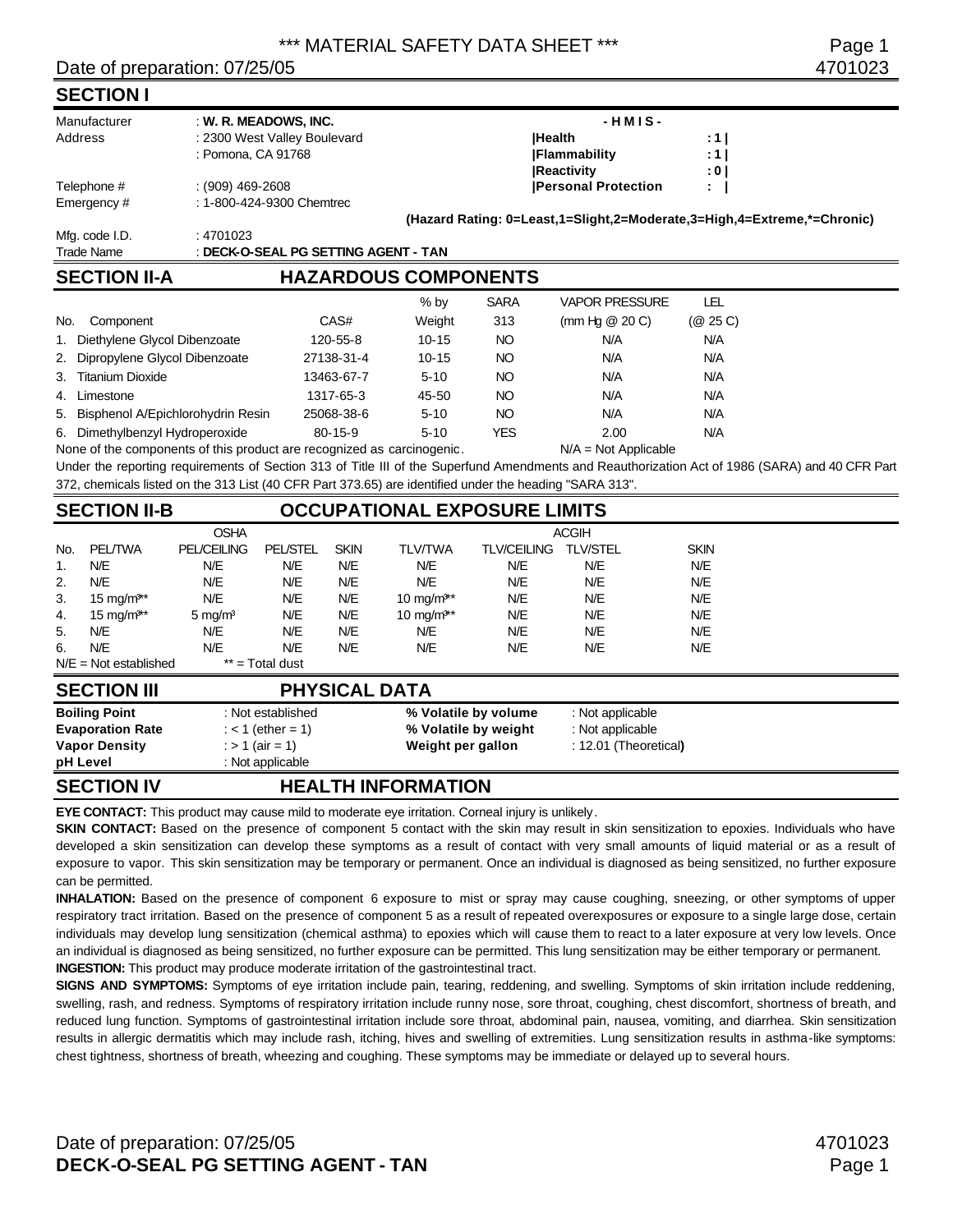# Date of preparation: 07/25/05 4701023

**AGGRAVATED MEDICAL CONDITIONS:** Pre-existing skin, eye, and respiratory disorders may be aggravated by exposure to this product. Impaired asthmatic conditions may be aggravated from prolonged and continuous exposure to dust. Functions from pre-existing disorders may be aggravated by exposure to this product. Persons with asthmatic-type conditions, chronic bronchitis, other chronic respiratory diseases, recurrent skin eczema, sensitization or allergies should be excluded from working with epoxies.

**OTHER HEALTH EFFECTS:** None known.

### **SECTION V EMERGENCY AND FIRST AID PROCEDURES**

**EYE CONTACT:** If irritation or redness develops, move victim away from exposure source and into fresh air. Flush eyes with water for fifteen (15) minutes. If symptoms persist, seek medical attention.

**SKIN CONTACT:** Remove contaminated shoes and clothing. Cleanse affected area(s) thoroughly by washing with mild soap and water. If irritation or redness develops and persists, seek medical attention.

**INHALATION:** If respiratory symptoms develop, move victim away from exposure source and into fresh air. If symptoms persist, seek medical attention. If victim is not breathing, immediately begin artificial respiration. If breathing difficulties develop, oxygen should be administered by qualified personnel. Seek immediate medical attention.

**INGESTION:** Do not induce vomiting. If vomiting spontaneously occurs, keep the victim's head below the hips to prevent aspiration into the lungs. Since aspiration into the lungs can cause very serious, permanent damage, the decision of whether to induce vomiting or not should be made by a physician. Damage from lung aspiration must be weighed against toxicity when considering emptying the stomach. Consult a physician, hospital, or poison control center and/or transport to an emergency facility immediately.

### **SECTION VI FIRE AND EXPLOSION HAZARDS**

**FLAMMABILITY CLASSIFICATION - NFPA:** Not regulated

**- DOT:** Not regulated

**FLASH POINT:** Greater than 210 degrees F

**EXTINGUISHING MEDIA:** Use water fog, foam, dry chemical, or Carbon Dioxide.

**SPECIAL FIRE FIGHTING PROCEDURES AND PRECAUTIONS:** Clear area of unprotected personnel. Do not enter confined fire space without helmet, face shield, bunker coat, gloves, rubber boots, and a positive pressure NIOSH approved self-contained breathing apparatus.

**UNUSUAL FIRE AND EXPLOSION HAZARDS:** Containers exposed to intense heat from fires should be cooled with water to prevent vapor pressure buildup which may result in container rupture. Container areas exposed to direct flame contact should be cooled with large quantities of water as needed to prevent weakening of container structure.

### **SECTION VII REACTIVITY**

**STABILITY:** Stable **HAZARDOUS POLYMERIZATION**: Will not occur

**CONDITIONS AND MATERIALS TO AVOID:** Avoid oxidizing materials, strong acids, lead, copper, and their alloys, zinc, amines, polyamines, and polyamides under uncontrolled conditions

**HAZARDOUS DECOMPOSITION PRODUCTS:** Combustion may yield Carbon Dioxide, Carbon Monoxide, and/or incomplete combustion products. Do not breathe smoke or fumes. Wear appropriate protective equipment.

# **SECTION VIII EMPLOYEE PROTECTION**

**RESPIRATORY PROTECTION:** Use ventilation as required to control vapor concentrations - at least 10 air changes per hour are recommended for good general room ventilation. If exposure exceeds the PEL/TLV, use the appropriate NIOSH approved respirator.

PROTECTIVE CLOTHING: Wear safety glasses, goggles, or a splash shield to prevent eye contact. Contact lenses should not be worn. Wear appropriate gloves and protective clothing to prevent contact with skin and clothing.

**ADDITIONAL PROTECTIVE MEASURES:** Eye wash fountains and safety showers should be available for use in an emergency.

# **SECTION IX ENVIRONMENTAL PROTECTION**

**SPILL OR LEAK PROCEDURES:** LARGE SPILLS>> Evacuate the hazard area of unprotected personnel. Wear appropriate respirator and protective clothing. Shut off source of leak only if safe to do so. Dike and contain. If vapor cloud forms, water fog may be used to suppress; contain run-off. Remove with vacuum trucks or pump to storage/salvage vessels. Soak up residue with an absorbent such as clay, sand, or other suitable material; place in non-leaking containers for proper disposal. Flush area with water to remove trace residue; dispose of flush solutions as above. SMALL SPILLS>> Take up with an absorbent material and place in non-leaking containers; seal tightly for proper disposal.

**WASTE DISPOSAL:** Observe all Federal, State and local regulations regarding proper disposal.

# **SECTION X ADDITIONAL PRECAUTIONS**

Containers can contain hazardous product residues even when empty. Wash with soap and water before eating, drinking, smoking or using toilet facilities.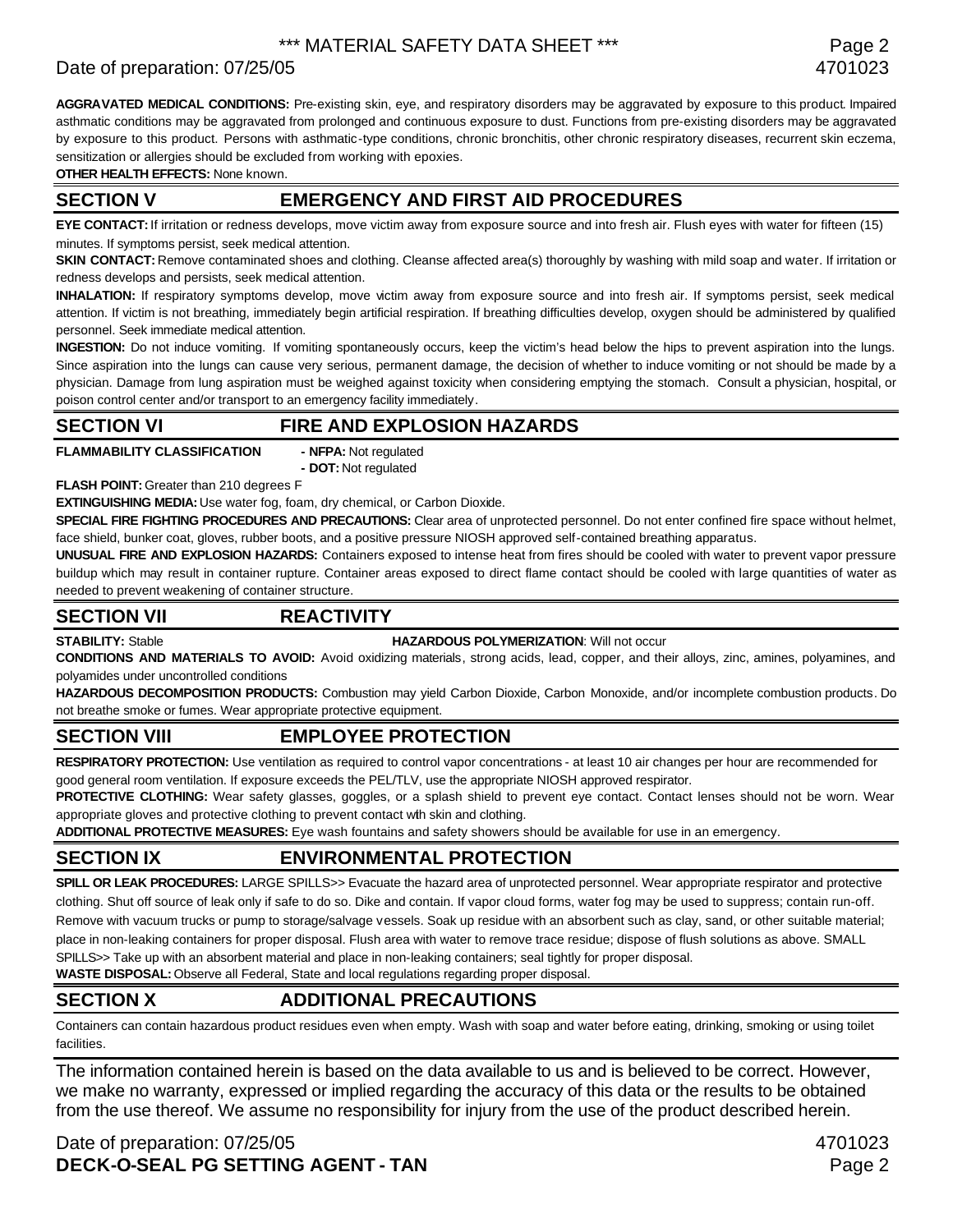### Date of preparation: 07/25/05 4701022

### **SECTION I**

| Manufacturer                                                                                            | : W. R. MEADOWS, INC.                              |                                       |           |                 | $-HMIS -$                                                               |                                |                                                                                                                                                 |  |  |
|---------------------------------------------------------------------------------------------------------|----------------------------------------------------|---------------------------------------|-----------|-----------------|-------------------------------------------------------------------------|--------------------------------|-------------------------------------------------------------------------------------------------------------------------------------------------|--|--|
| Address                                                                                                 | : 2300 West Valley Boulevard<br>: Pomona, CA 91768 |                                       |           |                 | <b>IHealth</b><br><b>Flammability</b>                                   | $: 1 \mid$<br>: 1 <sub>1</sub> |                                                                                                                                                 |  |  |
|                                                                                                         |                                                    |                                       |           |                 | <b>Reactivity</b>                                                       | : 0 l                          |                                                                                                                                                 |  |  |
| Telephone #                                                                                             | $(909)$ 469-2608                                   |                                       |           |                 | <b>Personal Protection</b>                                              | t.                             |                                                                                                                                                 |  |  |
| Emergency#                                                                                              | : 1-800-424-9300 Chemtrec                          |                                       |           |                 |                                                                         |                                |                                                                                                                                                 |  |  |
|                                                                                                         |                                                    |                                       |           |                 | (Hazard Rating: 0=Least,1=Slight,2=Moderate,3=High,4=Extreme,*=Chronic) |                                |                                                                                                                                                 |  |  |
| Mfg. code I.D.                                                                                          | :4701022                                           |                                       |           |                 |                                                                         |                                |                                                                                                                                                 |  |  |
| <b>Trade Name</b>                                                                                       |                                                    | : DECK-O-SEAL PG SETTING AGENT - GREY |           |                 |                                                                         |                                |                                                                                                                                                 |  |  |
| <b>SECTION II-A</b>                                                                                     |                                                    | <b>HAZARDOUS COMPONENTS</b>           |           |                 |                                                                         |                                |                                                                                                                                                 |  |  |
|                                                                                                         |                                                    |                                       | % by      | <b>SARA</b>     | <b>VAPOR PRESSURE</b>                                                   | LEL                            |                                                                                                                                                 |  |  |
| Component<br>No.                                                                                        |                                                    | CAS#                                  | Weight    | 313             | (mm Hg $@$ 20 C)                                                        | (Q25C)                         |                                                                                                                                                 |  |  |
| Diethylene Glycol Dibenzoate                                                                            |                                                    | 120-55-8                              | $10 - 15$ | NO              | N/A                                                                     | N/A                            |                                                                                                                                                 |  |  |
| Dipropylene Glycol Dibenzoate<br>2.                                                                     |                                                    | 27138-31-4                            | $10 - 15$ | NO <sub>1</sub> | N/A                                                                     | N/A                            |                                                                                                                                                 |  |  |
| <b>Titanium Dioxide</b><br>3.                                                                           |                                                    | 13463-67-7                            | $5 - 10$  | NO              | N/A                                                                     | N/A                            |                                                                                                                                                 |  |  |
| Limestone<br>4.                                                                                         |                                                    | 1317-65-3                             | 45-50     | NO <sub>1</sub> | N/A                                                                     | N/A                            |                                                                                                                                                 |  |  |
| Bisphenol A/Epichlorohydrin Resin<br>5.                                                                 |                                                    | 25068-38-6                            | $5 - 10$  | NO <sub>1</sub> | N/A                                                                     | N/A                            |                                                                                                                                                 |  |  |
| Dimethylbenzyl Hydroperoxide<br>6.                                                                      |                                                    | $80 - 15 - 9$                         | $5 - 10$  | <b>YES</b>      | 2.00                                                                    | N/A                            |                                                                                                                                                 |  |  |
| None of the components of this product are recognized as carcinogenic.                                  |                                                    |                                       |           |                 | $N/A = Not Applicable$                                                  |                                |                                                                                                                                                 |  |  |
|                                                                                                         |                                                    |                                       |           |                 |                                                                         |                                | Under the reporting requirements of Section 313 of Title III of the Superfund Amendments and Reauthorization Act of 1986 (SARA) and 40 CFR Part |  |  |
| 372, chemicals listed on the 313 List (40 CFR Part 373.65) are identified under the heading "SARA 313". |                                                    |                                       |           |                 |                                                                         |                                |                                                                                                                                                 |  |  |
| <b>SECTION II-B</b>                                                                                     |                                                    | <b>OCCUPATIONAL EXPOSURE LIMITS</b>   |           |                 |                                                                         |                                |                                                                                                                                                 |  |  |
|                                                                                                         | <b>OSHA</b>                                        |                                       |           |                 | <b>ACGIH</b>                                                            |                                |                                                                                                                                                 |  |  |

|     |                         | <b>OSHA</b>        |                     |             |                                   |                    | <b>ACGIH</b>          |             |  |
|-----|-------------------------|--------------------|---------------------|-------------|-----------------------------------|--------------------|-----------------------|-------------|--|
| No. | <b>PEL/TWA</b>          | <b>PEL/CEILING</b> | <b>PEL/STEL</b>     | <b>SKIN</b> | <b>TLV/TWA</b>                    | <b>TLV/CEILING</b> | <b>TLV/STEL</b>       | <b>SKIN</b> |  |
| 1.  | N/E                     | N/E                | N/E                 | N/E         | N/E                               | N/E                | N/E                   | N/E         |  |
| 2.  | N/E                     | N/E                | N/E                 | N/E         | N/E                               | N/E                | N/E                   | N/E         |  |
| 3.  | $15 \text{ mg/m}^* +$   | N/E                | N/E                 | N/E         | 10 mg/m <sup><math>*</math></sup> | N/E                | N/E                   | N/E         |  |
| 4.  | $15 \text{ mg/m}^*$     | 5 mg/ $m3$         | N/E                 | N/E         | $10 \text{ mg/m}^*$               | N/E                | N/E                   | N/E         |  |
| 5.  | N/E                     | N/E                | N/E                 | N/E         | N/E                               | N/E                | N/E                   | N/E         |  |
| 6.  | N/E                     | N/E                | N/E                 | N/E         | N/E                               | N/E                | N/E                   | N/E         |  |
|     | $N/E = Not established$ |                    | $* = Total dust$    |             | $+$ = Respirable fraction         |                    |                       |             |  |
|     | <b>SECTION III</b>      |                    |                     |             | <b>PHYSICAL DATA</b>              |                    |                       |             |  |
|     | <b>Boiling Point</b>    |                    | $: 250$ degrees $F$ |             | % Volatile by volume              |                    | : Not applicable      |             |  |
|     | <b>Evaporation Rate</b> |                    | : < 1 (ether = 1)   |             | % Volatile by weight              |                    | : Not applicable      |             |  |
|     | <b>Vapor Density</b>    |                    | : > 1 (air = 1)     |             | Weight per gallon                 |                    | : 13.02 (Theoretical) |             |  |

# **SECTION IV HEALTH INFORMATION**

**pH Level** : Not applicable

**EYE CONTACT:** This product may cause mild to moderate eye irritation. Corneal injury is unlikely.

**SKIN CONTACT:** Based on the presence of component 5 contact with the skin may result in skin sensitization to epoxies. Individuals who have developed a skin sensitization can develop these symptoms as a result of contact with very small amounts of liquid material or as a result of exposure to vapor. This skin sensitization may be temporary or permanent. Once an individual is diagnosed as being sensitized, no further exposure can be permitted.

**INHALATION:** Based on the presence of component 6 exposure to mist or spray may cause coughing, sneezing, or other symptoms of upper respiratory tract irritation. Based on the presence of component 5 as a result of repeated overexposures or exposure to a single large dose, certain individuals may develop lung sensitization (chemical asthma) to epoxies which will cause them to react to a later exposure at very low levels. Once an individual is diagnosed as being sensitized, no further exposure can be permitted. This lung sensitization may be either temporary or permanent. **INGESTION:** This product may produce moderate irritation of the gastrointestinal tract.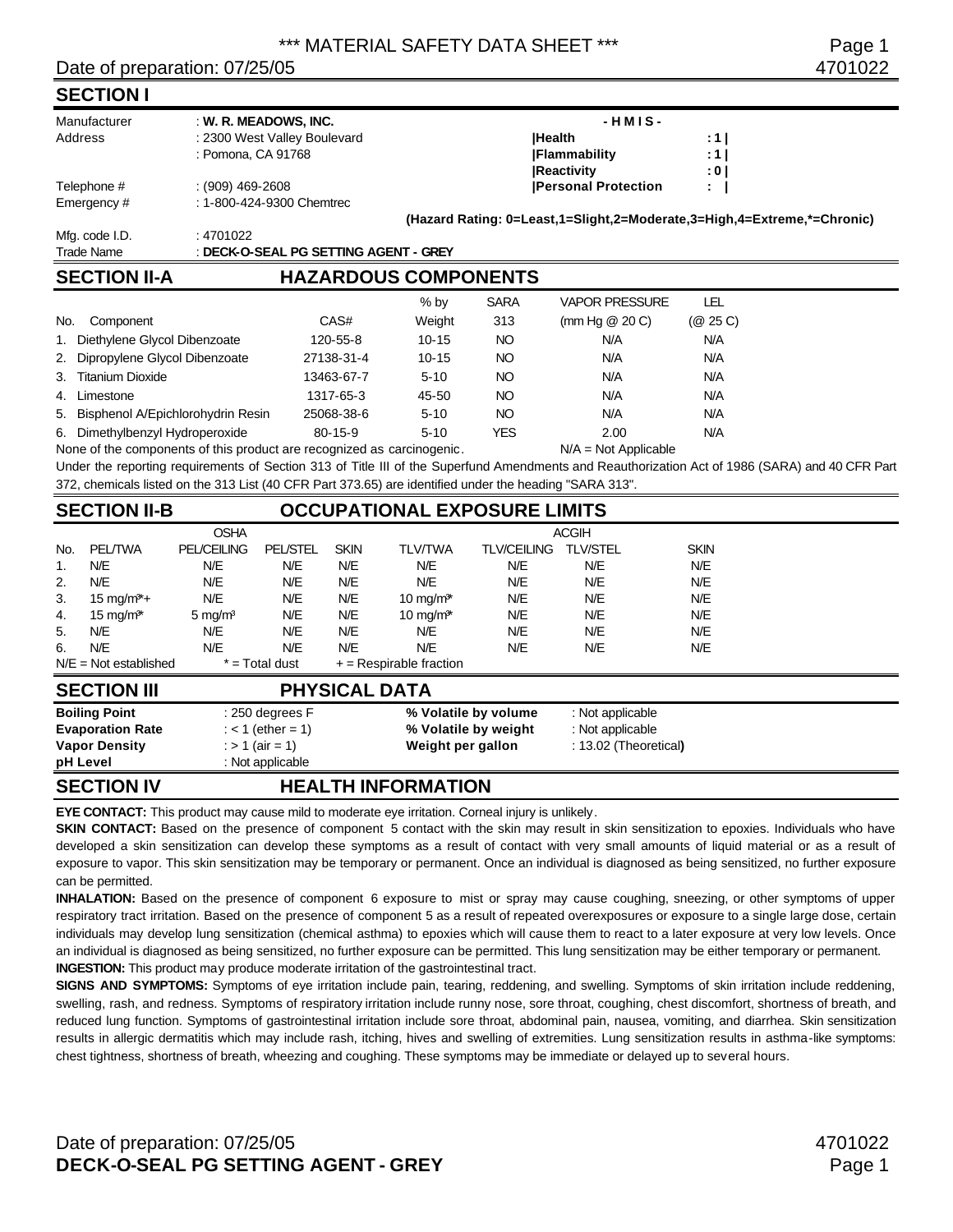# Date of preparation: 07/25/05 4701022

**AGGRAVATED MEDICAL CONDITIONS:** Pre-existing skin, eye, and respiratory disorders may be aggravated by exposure to this product. Impaired asthmatic conditions may be aggravated from prolonged and continuous exposure to dust. Functions from pre-existing disorders may be aggravated by exposure to this product. Persons with asthmatic-type conditions, chronic bronchitis, other chronic respiratory diseases, recurrent skin eczema, sensitization or allergies should be excluded from working with epoxies.

**OTHER HEALTH EFFECTS:** None recognized.

### **SECTION V EMERGENCY AND FIRST AID PROCEDURES**

**EYE CONTACT:** If irritation or redness develops, move victim away from exposure source and into fresh air. Flush eyes with water for fifteen (15) minutes. If symptoms persist, seek medical attention.

**SKIN CONTACT:** Remove contaminated shoes and clothing. Cleanse affected area(s) thoroughly by washing with mild soap and water. If irritation or redness develops and persists, seek medical attention.

**INHALATION:** If respiratory symptoms develop, move victim away from exposure source and into fresh air. If symptoms persist, seek medical attention. If victim is not breathing, immediately begin artificial respiration. If breathing difficulties develop, oxygen should be administered by qualified personnel. Seek immediate medical attention.

**INGESTION:** Do not induce vomiting. If vomiting spontaneously occurs, keep the victim's head below the hips to prevent aspiration into the lungs. Since aspiration into the lungs can cause very serious, permanent damage, the decision of whether to induce vomiting or not should be made by a physician. Damage from lung aspiration must be weighed against toxicity when considering emptying the stomach. Consult a physician, hospital, or poison control center and/or transport to an emergency facility immediately.

### **SECTION VI FIRE AND EXPLOSION HAZARDS**

**FLAMMABILITY CLASSIFICATION - NFPA:** Not regulated

**- DOT:** Not regulated

**FLASH POINT:** Greater than 210 degrees F

**EXTINGUISHING MEDIA:** Use water fog, foam, dry chemical, or Carbon Dioxide.

**SPECIAL FIRE FIGHTING PROCEDURES AND PRECAUTIONS:** Clear area of unprotected personnel. Do not enter confined fire space without helmet, face shield, bunker coat, gloves, rubber boots, and a positive pressure NIOSH approved self-contained breathing apparatus.

**UNUSUAL FIRE AND EXPLOSION HAZARDS:** Containers exposed to intense heat from fires should be cooled with water to prevent vapor pressure buildup which may result in container rupture. Container areas exposed to direct flame contact should be cooled with large quantities of water as needed to prevent weakening of container structure.

### **SECTION VII REACTIVITY**

### **STABILITY:** Stable **HAZARDOUS POLYMERIZATION**: Will not occur

**CONDITIONS AND MATERIALS TO AVOID:** Avoid oxidizing materials, strong acids, lead, copper, and their alloys, zinc, amines, polyamines, and polyamides under uncontrolled conditions

**HAZARDOUS DECOMPOSITION PRODUCTS:** Combustion may yield Carbon Dioxide, Carbon Monoxide, and/or incomplete combustion products. Do not breathe smoke or fumes. Wear appropriate protective equipment.

# **SECTION VIII EMPLOYEE PROTECTION**

**RESPIRATORY PROTECTION:** Use ventilation as required to control vapor concentrations - at least 10 air changes per hour are recommended for good general room ventilation. If exposure exceeds the PEL/TLV, use the appropriate NIOSH approved respirator.

PROTECTIVE CLOTHING: Wear safety glasses, goggles, or a splash shield to prevent eye contact. Contact lenses should not be worn. Wear appropriate gloves and protective clothing to prevent contact with skin and clothing.

**ADDITIONAL PROTECTIVE MEASURES:** Eye wash fountains and safety showers should be available for use in an emergency.

# **SECTION IX ENVIRONMENTAL PROTECTION**

**SPILL OR LEAK PROCEDURES:** LARGE SPILLS>> Evacuate the hazard area of unprotected personnel. Wear appropriate respirator and protective clothing. Shut off source of leak only if safe to do so. Dike and contain. If vapor cloud forms, water fog may be used to suppress; contain run-off. Remove with vacuum trucks or pump to storage/salvage vessels. Soak up residue with an absorbent such as clay, sand, or other suitable material; place in non-leaking containers for proper disposal. Flush area with water to remove trace residue; dispose of flush solutions as above. SMALL SPILLS>> Take up with an absorbent material and place in non-leaking containers; seal tightly for proper disposal.

**WASTE DISPOSAL:** Observe all Federal, State and local regulations regarding proper disposal.

# **SECTION X ADDITIONAL PRECAUTIONS**

Containers can contain hazardous product residues even when empty. Wash with soap and water before eating, drinking, smoking or using toilet facilities.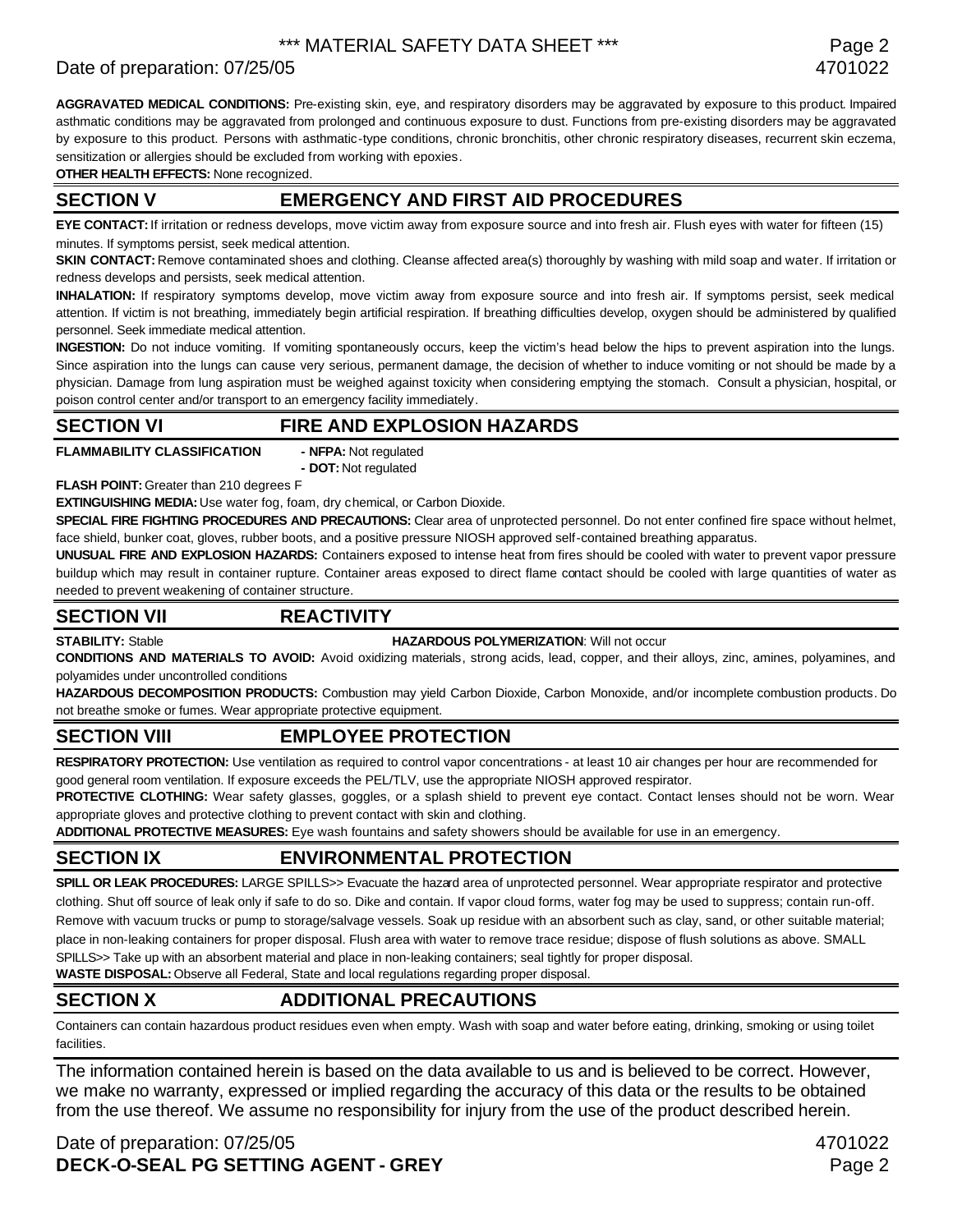### Date of preparation: 07/25/05 4701021

### **SECTION I**

| Manufacturer                    | : W. R. MEADOWS, INC. |                                        |           |             | $-HMIS-$                                                                |          |  |
|---------------------------------|-----------------------|----------------------------------------|-----------|-------------|-------------------------------------------------------------------------|----------|--|
| Address                         |                       | : 2300 West Valley Boulevard           |           |             | <b>Health</b>                                                           | : 1 I    |  |
|                                 | : Pomona, CA 91768    |                                        |           |             | <b>IFlammability</b>                                                    | :11      |  |
|                                 |                       |                                        |           |             | <b>Reactivity</b>                                                       | : 0 I    |  |
| Telephone #                     | $(909)$ 469-2608      |                                        |           |             | <b>Personal Protection</b>                                              | ÷.       |  |
| Emergency #                     |                       | : 1-800-424-9300 Chemtrec              |           |             |                                                                         |          |  |
|                                 |                       |                                        |           |             | (Hazard Rating: 0=Least,1=Slight,2=Moderate,3=High,4=Extreme,*=Chronic) |          |  |
| Mfg. code I.D.                  | : 4701021             |                                        |           |             |                                                                         |          |  |
| <b>Trade Name</b>               |                       | : DECK-O-SEAL PG SETTING AGENT - WHITE |           |             |                                                                         |          |  |
| <b>SECTION II-A</b>             |                       | <b>HAZARDOUS COMPONENTS</b>            |           |             |                                                                         |          |  |
|                                 |                       |                                        | $%$ by    | <b>SARA</b> | <b>VAPOR PRESSURE</b>                                                   | LEL      |  |
| No.<br>Component                |                       | CAS#                                   | Weight    | 313         | (mm Hg $@$ 20 C)                                                        | (@ 25 C) |  |
| 1. Diethylene Glycol Dibenzoate |                       | 120-55-8                               | $10 - 15$ | NO.         | N/A                                                                     | N/A      |  |

| 1. Diethylene Glycol Dibenzoate      | 120-55-8      | $10 - 15$ | NO  | N/A  | N/A |  |
|--------------------------------------|---------------|-----------|-----|------|-----|--|
| 2. Dipropylene Glycol Dibenzoate     | 27138-31-4    | $10 - 15$ | NO  | N/A  | N/A |  |
| 3. Titanium Dioxide                  | 13463-67-7    | 25-30     | NO  | N/A  | N/A |  |
| 4. Limestone                         | 1317-65-3     | 30-35     | NO  | N/A  | N/A |  |
| 5. Bisphenol A/Epichlorohydrin Resin | 25068-38-6    | $5 - 10$  | NO  | N/A  | N/A |  |
| 6. Dimethylbenzyl Hydroperoxide      | $80 - 15 - 9$ | $5 - 10$  | YES | 2.00 | N/A |  |

None of the components of this product are recognized as carcinogenic. N/A = Not Applicable

Under the reporting requirements of Section 313 of Title III of the Superfund Amendments and Reauthorization Act of 1986 (SARA) and 40 CFR Part 372, chemicals listed on the 313 List (40 CFR Part 373.65) are identified under the heading "SARA 313".

# **SECTION II-B OCCUPATIONAL EXPOSURE LIMITS**

|     |                                   | <b>OSHA</b>        |                     |             | <b>ACGIH</b>                                  |                      |                       |             |  |
|-----|-----------------------------------|--------------------|---------------------|-------------|-----------------------------------------------|----------------------|-----------------------|-------------|--|
| No. | <b>PEL/TWA</b>                    | <b>PEL/CEILING</b> | <b>PEL/STEL</b>     | <b>SKIN</b> | <b>TLV/TWA</b>                                | <b>TLV/CEILING</b>   | <b>TLV/STEL</b>       | <b>SKIN</b> |  |
| 1.  | N/E                               | N/E                | N/E                 | N/E         | N/E                                           | N/E                  | N/E                   | N/E         |  |
| 2.  | N/E                               | N/E                | N/E                 | N/E         | N/E                                           | N/E                  | N/E                   | N/E         |  |
| 3.  | $15 \text{ mg/m}^*+$              | N/E                | N/E                 | N/E         | $10 \text{ mg/m}^*$                           | N/E                  | N/E                   | N/E         |  |
| 4.  | 15 mg/m <sup><math>*</math></sup> | 5 mg/ $m3$         | N/E                 | N/E         | $10 \text{ mg/m}^*$                           | N/E                  | N/E                   | N/E         |  |
| 5.  | N/E                               | N/E                | N/E                 | N/E         | N/E                                           | N/E                  | N/E                   | N/E         |  |
| 6.  | N/E                               | N/E                | N/E                 | N/E         | N/E                                           | N/E                  | N/E                   | N/E         |  |
|     | $N/E = Not established$           |                    | $*$ = Total dust    |             | $+ = 5$ mg/m <sup>3</sup> Respirable fraction |                      |                       |             |  |
|     | <b>SECTION III</b>                |                    |                     |             | <b>PHYSICAL DATA</b>                          |                      |                       |             |  |
|     | <b>Boiling Point</b>              |                    | $: 250$ degrees F   |             |                                               | % Volatile by volume | : Not applicable      |             |  |
|     | <b>Evaporation Rate</b>           |                    | : $<$ 1 (ether = 1) |             |                                               | % Volatile by weight | : Not applicable      |             |  |
|     | <b>Vapor Density</b>              |                    | : $> 1$ (air = 1)   |             | Weight per gallon                             |                      | : 13.95 (Theoretical) |             |  |
|     | pH Level                          |                    | : Not applicable    |             |                                               |                      |                       |             |  |

# **SECTION IV HEALTH INFORMATION**

**EYE CONTACT:** This product may cause mild to moderate eye irritation. Corneal injury is unlikely.

**SKIN CONTACT:** Based on the presence of component 5 contact with the skin may result in skin sensitization to epoxies. Individuals who have developed a skin sensitization can develop these symptoms as a result of contact with very small amounts of liquid material or as a result of exposure to vapor. This skin sensitization may be temporary or permanent. Once an individual is diagnosed as being sensitized, no further exposure can be permitted.

**INHALATION:** Based on the presence of component 6 exposure to mist or spray may cause coughing, sneezing, or other symptoms of upper respiratory tract irritation. Based on the presence of component 5 as a result of repeated overexposures or exposure to a single large dose, certain individuals may develop lung sensitization (chemical asthma) to epoxies which will cause them to react to a later exposure at very low levels. Once an individual is diagnosed as being sensitized, no further exposure can be permitted.

**INGESTION:** This product may produce moderate irritation of the gastrointestinal tract.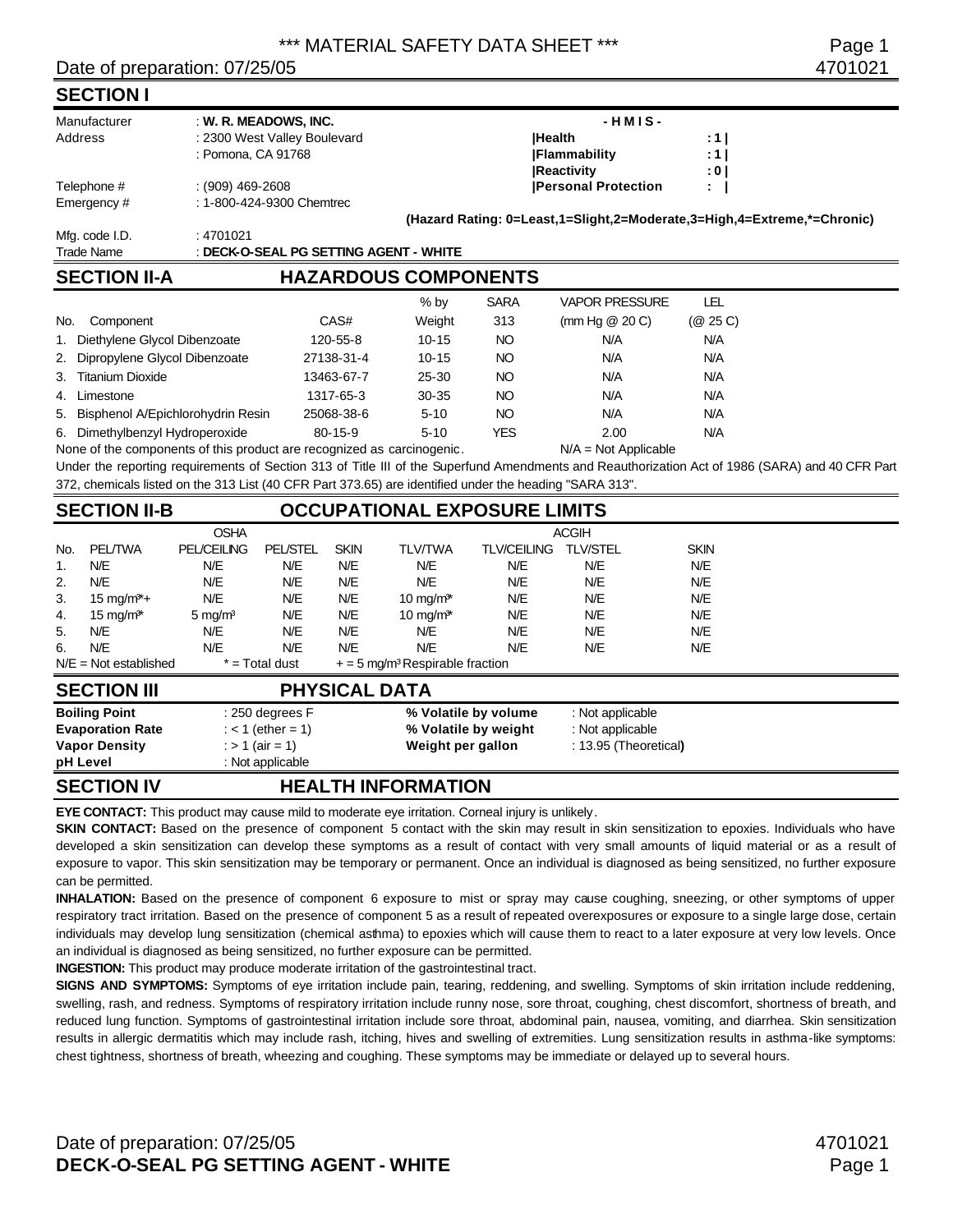# Date of preparation: 07/25/05 4701021

**AGGRAVATED MEDICAL CONDITIONS:** Pre-existing skin, eye, and respiratory disorders may be aggravated by exposure to this product. Impaired asthmatic conditions may be aggravated from prolonged and continuous exposure. Functions from pre-existing disorders may be aggravated by exposure to this product. Persons with asthmatic-type conditions, chronic bronchitis, other chronic respiratory diseases, recurrent skin eczema, sensitization or allergies should be excluded from working with epoxies.

**OTHER HEALTH EFFECTS:** None known.

### **SECTION V EMERGENCY AND FIRST AID PROCEDURES**

**EYE CONTACT:** If irritation or redness develops, move victim away from exposure source and into fresh air. Flush eyes with water for fifteen (15) minutes. If symptoms persist, seek medical attention.

**SKIN CONTACT:** Remove contaminated shoes and clothing. Cleanse affected area(s) thoroughly by washing with mild soap and water. If irritation or redness develops and persists, seek medical attention.

**INHALATION:** If respiratory symptoms develop, move victim away from exposure source and into fresh air. If symptoms persist, seek medical attention. If victim is not breathing, immediately begin artificial respiration. If breathing difficulties develop, oxygen should be administered by qualified personnel. Seek immediate medical attention.

**INGESTION:** Do not induce vomiting. If vomiting spontaneously occurs, keep the victim's head below the hips to prevent aspiration into the lungs. Since aspiration into the lungs can cause very serious, permanent damage, the decision of whether to induce vomiting or not should be made by a physician. Damage from lung aspiration must be weighed against toxicity when considering emptying the stomach. Consult a physician, hospital, or poison control center and/or transport to an emergency facility immediately.

### **SECTION VI FIRE AND EXPLOSION HAZARDS**

**FLAMMABILITY CLASSIFICATION - NFPA:** Not regulated

**- DOT:** Not regulated

**FLASH POINT:** Greater than 210 degrees F

**EXTINGUISHING MEDIA:** Use water fog, foam, dry chemical, or Carbon Dioxide.

**SPECIAL FIRE FIGHTING PROCEDURES AND PRECAUTIONS:** Clear area of unprotected personnel. Do not enter confined fire space without helmet, face shield, bunker coat, gloves, rubber boots, and a positive pressure NIOSH approved self-contained breathing apparatus.

**UNUSUAL FIRE AND EXPLOSION HAZARDS:** Containers exposed to intense heat from fires should be cooled with water to prevent vapor pressure buildup which may result in container rupture. Container areas exposed to direct flame contact should be cooled with large quantities of water as needed to prevent weakening of container structure.

### **SECTION VII REACTIVITY**

**STABILITY:** Stable **HAZARDOUS POLYMERIZATION**: Will not occur

**CONDITIONS AND MATERIALS TO AVOID:** Avoid oxidizing materials, strong acids, lead, copper, and their alloys, zinc, amines, polyamines, and polyamides under uncontrolled conditions

**HAZARDOUS DECOMPOSITION PRODUCTS:** Combustion may yield Carbon Dioxide, Carbon Monoxide, and/or incomplete combustion products. Do not breathe smoke or fumes. Wear appropriate protective equipment.

# **SECTION VIII EMPLOYEE PROTECTION**

**RESPIRATORY PROTECTION:** Use ventilation as required to control vapor concentrations - at least 10 air changes per hour are recommended for good general room ventilation. If exposure exceeds the PEL/TLV, use the appropriate NIOSH approved respirator.

PROTECTIVE CLOTHING: Wear safety glasses, goggles, or a splash shield to prevent eye contact. Contact lenses should not be worn. Wear appropriate gloves and protective clothing to prevent contact with skin and clothing.

**ADDITIONAL PROTECTIVE MEASURES:** Eye wash fountains and safety showers should be available for use in an emergency.

# **SECTION IX ENVIRONMENTAL PROTECTION**

**SPILL OR LEAK PROCEDURES:** LARGE SPILLS>> Evacuate the hazard area of unprotected personnel. Wear appropriate respirator and protective clothing. Shut off source of leak only if safe to do so. Dike and contain. If vapor cloud forms, water fog may be used to suppress; contain run-off. Remove with vacuum trucks or pump to storage/salvage vessels. Soak up residue with an absorbent such as clay, sand, or other suitable material; place in non-leaking containers for proper disposal. Flush area with water to remove trace residue; dispose of flush solutions as above. SMALL SPILLS>> Take up with an absorbent material and place in non-leaking containers; seal tightly for proper disposal.

**WASTE DISPOSAL:** Observe all Federal, State and local regulations regarding proper disposal.

# **SECTION X ADDITIONAL PRECAUTIONS**

Containers can contain hazardous product residues even when empty. Wash with soap and water before eating, drinking, smoking or using toilet facilities.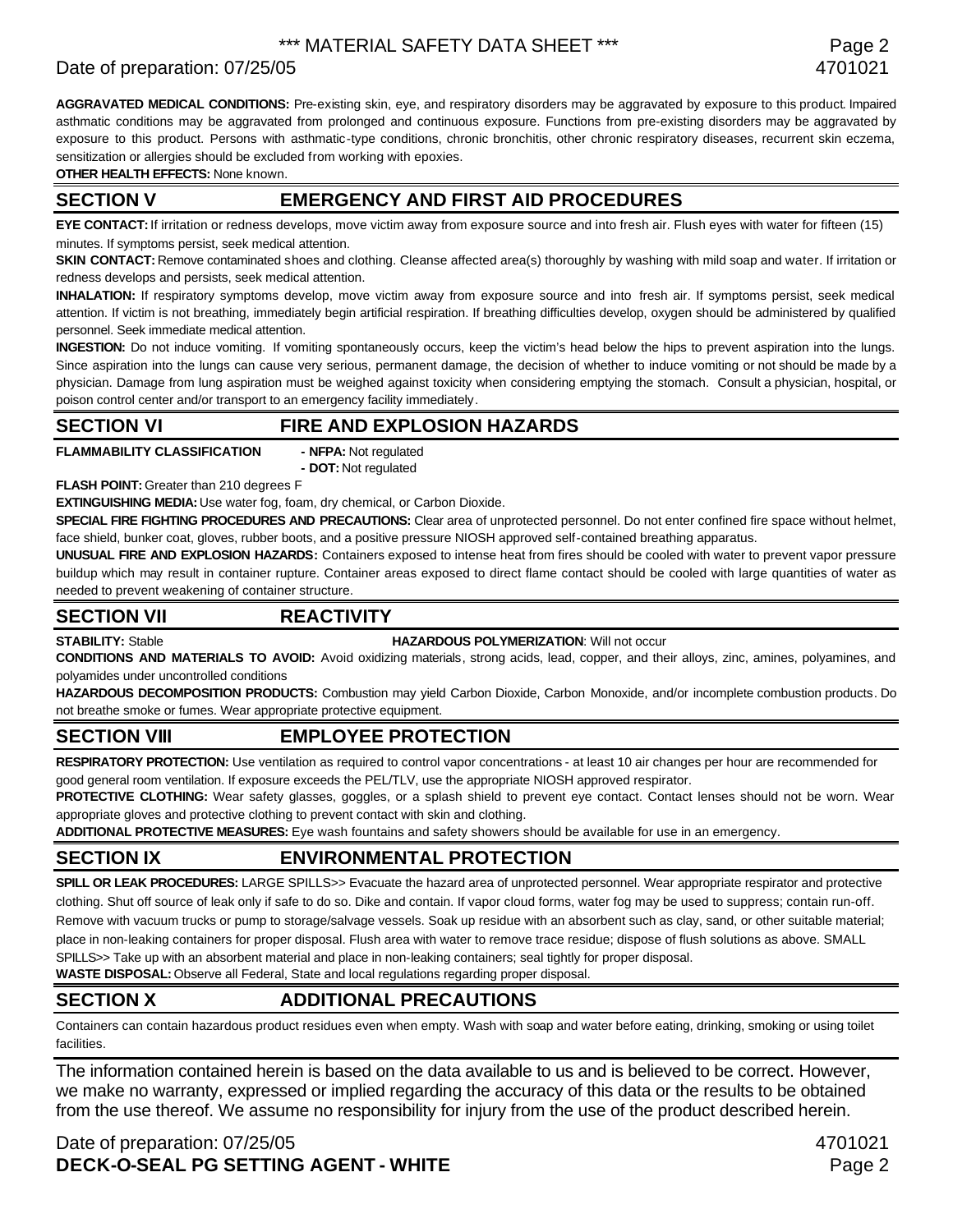### Date of preparation: 07/25/05 4701020

### **SECTION I**

| ---------         | .                              |                                                                         |       |  |  |
|-------------------|--------------------------------|-------------------------------------------------------------------------|-------|--|--|
| <b>Trade Name</b> | : DECK-O-SEAL PG SETTING AGENT |                                                                         |       |  |  |
| Mfg. code I.D.    | : 4701020                      |                                                                         |       |  |  |
|                   |                                | (Hazard Rating: 0=Least,1=Slight,2=Moderate,3=High,4=Extreme,*=Chronic) |       |  |  |
| Emergency #       | : 1-800-424-9300 Chemtrec      |                                                                         |       |  |  |
| Telephone #       | $(909)$ 469-2608               | <b>Personal Protection</b>                                              | ÷.    |  |  |
|                   |                                | <b>Reactivity</b>                                                       | : 0 I |  |  |
|                   | : Pomona, CA 91768             | <b> Flammability</b>                                                    | :1 I  |  |  |
| Address           | : 2300 West Valley Boulevard   | <b>IHealth</b>                                                          | :1 I  |  |  |
| Manufacturer      | : W. R. MEADOWS, INC.          | $-HMIS -$                                                               |       |  |  |
|                   |                                |                                                                         |       |  |  |

# **SECTION II-A HAZARDOUS COMPONENTS**

|                                                                        |               | $%$ by    | <b>SARA</b> | <b>VAPOR PRESSURE</b>  | LEL      |
|------------------------------------------------------------------------|---------------|-----------|-------------|------------------------|----------|
| No.<br>Component                                                       | CAS#          | Weight    | 313         | (mm Hg $@$ 20 C)       | (@ 25 C) |
| 1. Diethylene Glycol Dibenzoate                                        | 120-55-8      | $10 - 15$ | NO          | N/A                    | N/A      |
| 2. Dipropylene Glycol Dibenzoate                                       | 27138-31-4    | $10 - 15$ | NO          | N/A                    | N/A      |
| 3. Limestone                                                           | 1317-65-3     | 45-50     | NO          | N/A                    | N/A      |
| 4. Titanium Dioxide                                                    | 13463-67-7    | $5 - 10$  | NO          | N/A                    | N/A      |
| 5. Bisphenol A/Epichlorohydrin Resin                                   | 25068-38-6    | $10 - 15$ | NO          | N/A                    | N/A      |
| 6. Dimethylbenzyl Hydroperoxide                                        | $80 - 15 - 9$ | $5 - 10$  | YES         | 2.00                   | N/A      |
| None of the components of this product are recognized as carcinogenic. |               |           |             | $N/A = Not Applicable$ |          |

Under the reporting requirements of Section 313 of Title III of the Superfund Amendments and Reauthorization Act of 1986 (SARA) and 40 CFR Part 372, chemicals listed on the 313 List (40 CFR Part 373.65) are identified under the heading "SARA 313".

# **SECTION II-B OCCUPATIONAL EXPOSURE LIMITS**

|                  | <b>Boiling Point</b>    |                    | : Not established |             |                        | % Volatile by volume | : Not applicable |             |  |
|------------------|-------------------------|--------------------|-------------------|-------------|------------------------|----------------------|------------------|-------------|--|
|                  | <b>SECTION III</b>      |                    |                   |             | <b>PHYSICAL DATA</b>   |                      |                  |             |  |
|                  | $N/E = Not established$ |                    | $**$ = Total dust |             |                        |                      |                  |             |  |
| 6.               | N/E                     | N/E                | N/E               | N/E         | N/E                    | N/E                  | N/E              | N/E         |  |
| 5.               | N/E                     | N/E                | N/E               | N/E         | N/E                    | N/E                  | N/E              | N/E         |  |
| 4.               | N/E                     | N/E                | N/E               | N/E         | N/E                    | N/E                  | N/E              | N/E         |  |
| 3.               | 15 mg/m <sup>3**</sup>  | $5 \text{ mg/m}^3$ | N/E               | N/E         | 10 mg/m <sup>3**</sup> | N/E                  | N/E              | N/E         |  |
| 2.               | N/E                     | N/E                | N/E               | N/E         | N/E                    | N/E                  | N/E              | N/E         |  |
| $\overline{1}$ . | N/E                     | N/E                | N/E               | N/E         | N/E                    | N/E                  | N/E              | N/E         |  |
| No.              | <b>PEL/TWA</b>          | <b>PEL/CEILING</b> | <b>PEL/STEL</b>   | <b>SKIN</b> | <b>TLV/TWA</b>         | <b>TLV/CEILING</b>   | <b>TLV/STEL</b>  | <b>SKIN</b> |  |
|                  |                         | <b>OSHA</b>        |                   |             |                        |                      | <b>ACGIH</b>     |             |  |

| <b>Boiling Point</b>    | : Not established | % Volatile by volume | : Not applicable      |
|-------------------------|-------------------|----------------------|-----------------------|
| <b>Evaporation Rate</b> | : < 1 (ether = 1) | % Volatile by weight | : Not applicable      |
| <b>Vapor Density</b>    | : > 1 (air = 1)   | Weight per gallon    | : 12.98 (Theoretical) |
| pH Level                | : Not applicable  |                      |                       |

# **SECTION IV HEALTH INFORMATION**

**EYE CONTACT:** This product may cause mild to moderate eye irritation. Corneal injury is unlikely.

**SKIN CONTACT:** Based on the presence of component 5 contact with the skin may result in skin sensitization to epoxies. Individuals who have developed a skin sensitization can develop these symptoms as a result of contact with very small amounts of liquid material or as a result of exposure to vapor. This skin sensitization may be temporary or permanent. Once an individual is diagnosed as being sensitized, no further exposure can be permitted.

**INHALATION:** Based on the presence of component 6 exposure to mist or spray may cause coughing, sneezing, or other symptoms of upper respiratory tract irritation. Based on the presence of component 5 as a result of repeated overexposures or exposure to a single large dose, certain individuals may develop lung sensitization (chemical asthma) to epoxies which will cause them to react to a later exposure at very low levels. Once an individual is diagnosed as being sensitized, no further exposure can be permitted. This lung sensitization may be either temporary or permanent. **INGESTION:** This product may produce moderate irritation of the gastrointestinal tract.